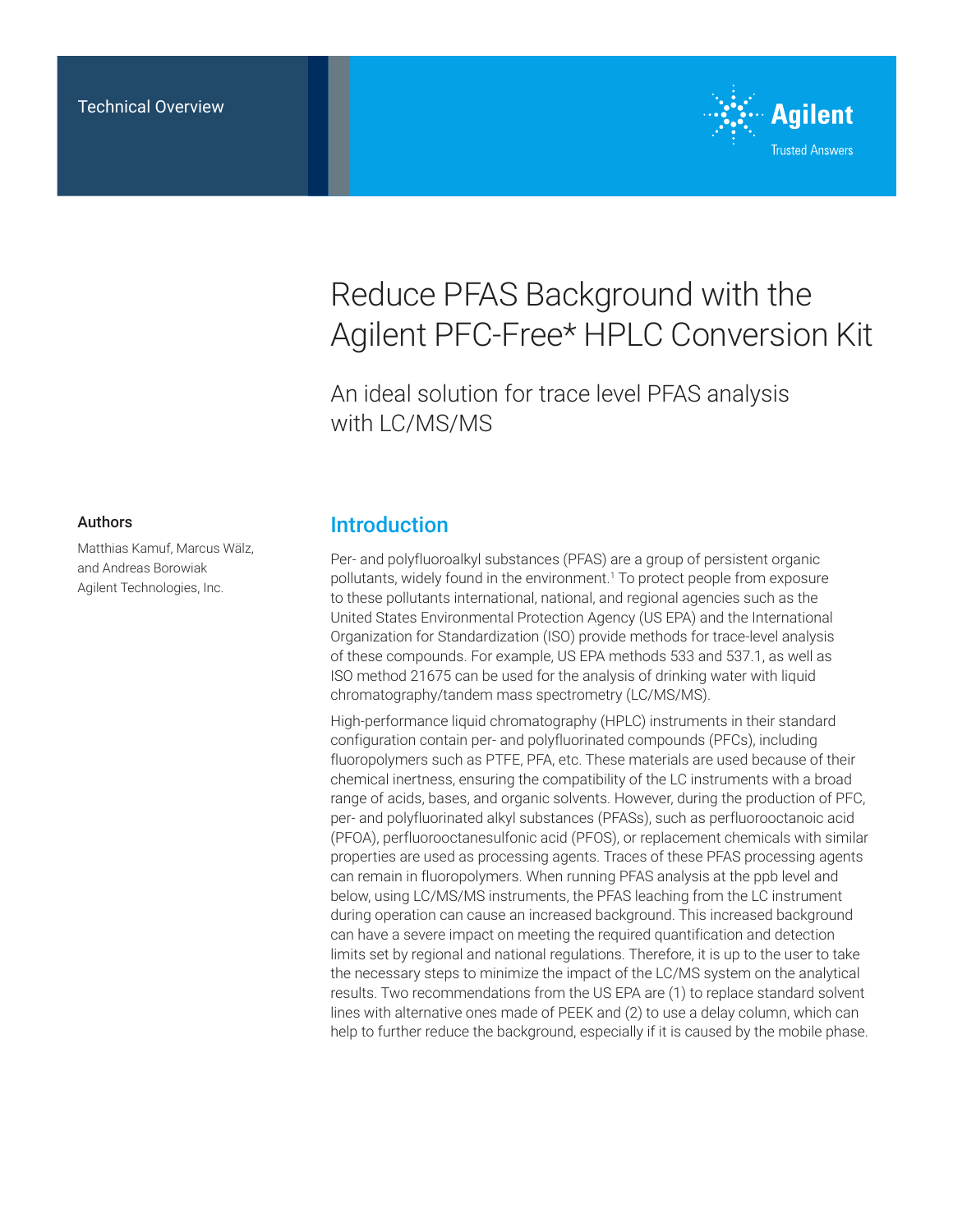#### Other Sources of PFAS background

- **Solvents**
- Vial and caps (PTFE-containing septa)
- Fluoropolymer tubing in sample preparation devices
- **Labware**

## **Overview**

Agilent offers the PFC-free HPLC conversion kit, a ready-to-use, easy-to-install kit for minimizing PFAS background from LC instruments, to support customers running PFAS applications. The PFC-free LC conversion kit offers substitutes for all critical parts of the LC system made from materials that contain organic fluorine compounds. The kit also includes the newly developed Agilent InfinityLab PFC delay column to delay potential PFC impurities from the mobile phases. The delay column is installed in the (U)HPLC pump in front of the autosampler and should not be used as a separation column. The new solvent lines in this kit are made of polypropylene (PP), which offers the same reduction of PFAS background, compared to PEEK, while improving the usability, due to the higher flexibility and transparency. The new and uniquely developed polypropylene Stay Safe bottle caps lack any fluorinated materials and help to minimize organic solvent vapors contaminating the lab environment. The new polypropylene Stay Safe caps are LC/MS compatible with mobile phases typically used for PFAS workflows. The kit includes Agilent InfinityLab Quick Connect fittings to allow quick, easy, and tool-free delay column connection. The additional parts make this kit a full solution, including tags for easy identification of the special parts in the converted LC instrument. Table 1 shows a comparison of the standard LC parts and the replacement parts of the kit, including details about the materials used.

Table 1. Parts and materials used in standard and converted LC systems.

| <b>Parts Group</b>            | LC in Standard Configuration                                                                                                                                                                                                                                                                    | <b>PFC-free HPLC Conversion Kit</b>                                                                                                                                                                                                                                                    |
|-------------------------------|-------------------------------------------------------------------------------------------------------------------------------------------------------------------------------------------------------------------------------------------------------------------------------------------------|----------------------------------------------------------------------------------------------------------------------------------------------------------------------------------------------------------------------------------------------------------------------------------------|
| <b>Bottle Head Assemblies</b> | Bottle head assembly long, including:<br>FEP solvent lines; FEP bottle cap insert;<br>PTFE frit adapter for glass solvent inlet<br>filter; ETFE ferrule 1/8" with stainless<br>steel lock ring;<br>Optional: InfinityLab Stay Safe cap with<br>PTFE bottle cap insert and PFA tubing<br>fitting | PFC-free bottle head assembly<br>(5004-0004), including: PP solvent<br>line: stainless steel solvent inlet filter<br>(01018-60025), PEEK ferrule 1/8" with<br>stainless steel lock ring (0100-1919),<br>PFC-free InfinityLab Stay Safe cap with<br>PP cap insert and PP tubing fitting |
| Pump Head Outlet Connector    | High-pressure filter assembly with<br><b>PTFE filter frits</b>                                                                                                                                                                                                                                  | Pump head adapter assembly<br>(G1312-60001, does not contain filter)                                                                                                                                                                                                                   |
| Inline-Filter                 | <b>None</b>                                                                                                                                                                                                                                                                                     | Infinity Lab Quick Change inline filter<br>(5067-1602) with PEEK/stainless steel<br>filter discs (5067-1613)                                                                                                                                                                           |
| <b>Multisampler Tubing</b>    | Multiwash tubing kit, including: FEP<br>tubing; ETFE ferrules                                                                                                                                                                                                                                   | PFC-free multiwash tubing kit<br>(5004-0003) including: PEEK tubing<br>(0890-1761) cut to length, PEEK<br>ferrules 1/16" with stainless steel lock<br>ring (0100-1690)                                                                                                                 |

Abbreviations: ETFE: Ethylene tetrafluoroethylene; FEP: Fluorinated ethylene propylene; PEEK: Polyether ether ketone; PFA: Perfluoroalkoxy alkanes; PP: Polypropylene; PTFE: Polytetrafluoroethylene.

For detailed installation instructions, please see technical overview "PFC-Free HPLC Conversion Kit - Installation and Use Instruction" (01200-90001).

The kit is designed to be installed on an Agilent 1290 Infinity II LC with a high-speed pump (G7120A) and an Agilent 1290 Infinity II Multisampler (G7167B) with multiwash option. These LC modules provide the best possible performance for PFAS analysis applications, including wash options for cleaning the injection needle of the sampler, the needle seat, and the needle seat capillary with several different wash solvents to reduce carry over from analytes potentially sticking to the surface of these parts. However, some parts of the kit are universal parts and can be used with any other LC pump or sampler module, such as the bottle head assemblies for the mobile phases. For more details, please see the "Converting other Agilent LC Modules" section.

Agilent recommends the use of the full kit on LC instruments dedicated for PFAS analysis. The kit was tested with mobile phases common in PFAS analysis applications, including water, methanol, acetonitrile, and mixtures of these as

well as with mild additives at relatively low concentrations, such as 20 mM ammonium acetate or 0.1% acetic acid. For users running applications other than PFAS analysis on the same LC instrument, it is up to the user to verify the compatibility of the kit parts with the mobile phases used. If there are issues with compatibility, the use of the delay column only is recommended.

### Reducing PFAS background from the system

The following steps should be taken to reduce PFAS background from the LC system:

- 1. Replace PFC materials from the LC by installing the PFC-free LC conversion kit.
- 2. The degasser and solvent selection valve should be bypassed as part of the installation. Agilent suggests vacuum degassing or helium sparkling to degas the mobile phases, if necessary.
- 3. Use the InfinityLab PFC delay column for maximum PFAS background reduction.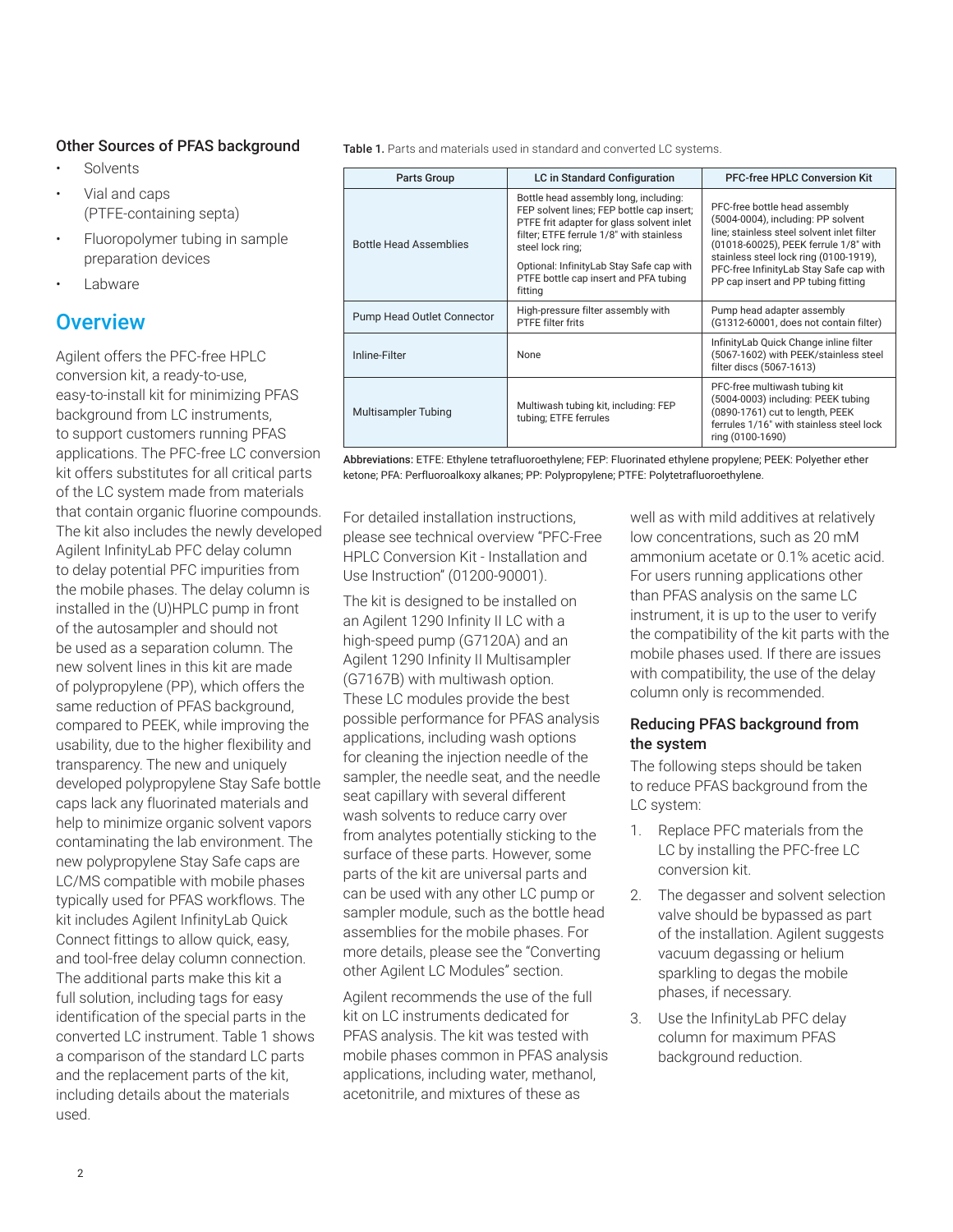The success of these steps can be demonstrated by comparing different LC system setups, with one in standard configuration and one converted according to the steps listed.

### PFAS background reduction with the PFC-free LC conversion kit

The success of these instructions for reducing PFAS background was proven by comparing the following system setups:

- LC system in standard configuration, without delay column (std LC setup)
- LC system with PFC-free LC conversion kit installed, without delay column (PFC-free LC setup)
- LC system in standard configuration, with delay column installed (std LC setup with delay column)
- LC system with PFC-free LC conversion kit installed, including delay column (PFC-free LC setup with delay column)

# **Experimental**

### LC configuration and parameters

| Parameter                 | Value                                                                                                                                                                                             |  |  |
|---------------------------|---------------------------------------------------------------------------------------------------------------------------------------------------------------------------------------------------|--|--|
|                           | Agilent 1290 Infinity II High Speed Pump (G7120A)                                                                                                                                                 |  |  |
| Instruments               | Agilent 1290 Infinity II Multisampler with multiwash option (G7167B)                                                                                                                              |  |  |
|                           | Agilent 1290 Infinity II Multicolumn Thermostat (G7116B)                                                                                                                                          |  |  |
| Needle Wash               | Methanol/water (50/50 v/v), 10 seconds                                                                                                                                                            |  |  |
| Seat Backflush            | Methanol/water (10/90 v/v), 10 seconds                                                                                                                                                            |  |  |
| Sample Diluent            | Methanol/water (80/20 v/v)                                                                                                                                                                        |  |  |
| Multisampler Temperature  | 10 °C                                                                                                                                                                                             |  |  |
| <b>Injection Volume</b>   | 1 <sub>µ</sub>                                                                                                                                                                                    |  |  |
| <b>Analytical Column</b>  | Agilent ZORBAX Eclipse Plus C18 RRHD 2.1 x 50 mm, 1.8 µm (959757-902) with guard<br>column<br>Agilent ZORBAX Eclipse Plus C18 RRHD 2.1 x 5 mm, 1.8 µm (821725-901)                                |  |  |
| <b>Column Temperature</b> | 50 °C                                                                                                                                                                                             |  |  |
| Delay Column (if used)    | Agilent InfinityLab PFC delay column 4.6 x 30 mm (5062-8100)                                                                                                                                      |  |  |
| Mobile Phase A            | 5 mM ammonium acetate in water                                                                                                                                                                    |  |  |
| Mobile Phase B            | 5 mM ammonium acetate in methanol                                                                                                                                                                 |  |  |
| Flow Rate                 | $0.4$ mL/min                                                                                                                                                                                      |  |  |
| Gradient                  | Time (min)<br>%B<br>%A<br>10<br><sup>0</sup><br>90<br>10<br>0.5<br>90<br>2.5<br>55<br>45<br>9<br>90<br>10<br>9.5<br>100<br>0<br>11.5<br>100<br><sup>0</sup><br>11.6<br>90<br>10<br>14<br>10<br>90 |  |  |
| <b>Stop Time</b>          | 14 minutes                                                                                                                                                                                        |  |  |
| Post Time                 | 0.3 minutes                                                                                                                                                                                       |  |  |

#### MS configuration and parameters

| Parameter                     | Value                                  |
|-------------------------------|----------------------------------------|
| Instrument                    | Agilent G6495C LC triple quadrupole MS |
| Ion Polarity                  | Negative                               |
| MS mode                       | dynamic MRM with 1 min time windows    |
| <b>Drying Gas Temperature</b> | 250 °C                                 |
| Drying Gas Flow               | 11 L/min                               |
| Nebulizer Pressure            | 25 psi                                 |
| <b>Sheath Gas Temperature</b> | 375 °C                                 |
| Sheath Gas Flow               | 11 L/min                               |
| <b>Capillary Voltage</b>      | $-2500V$                               |
| Nozzle Voltage                | 0 V                                    |
| iFunnel                       | High: 90 V; Low: 60 V                  |
| Cell Accelerator Voltage      | 5 V                                    |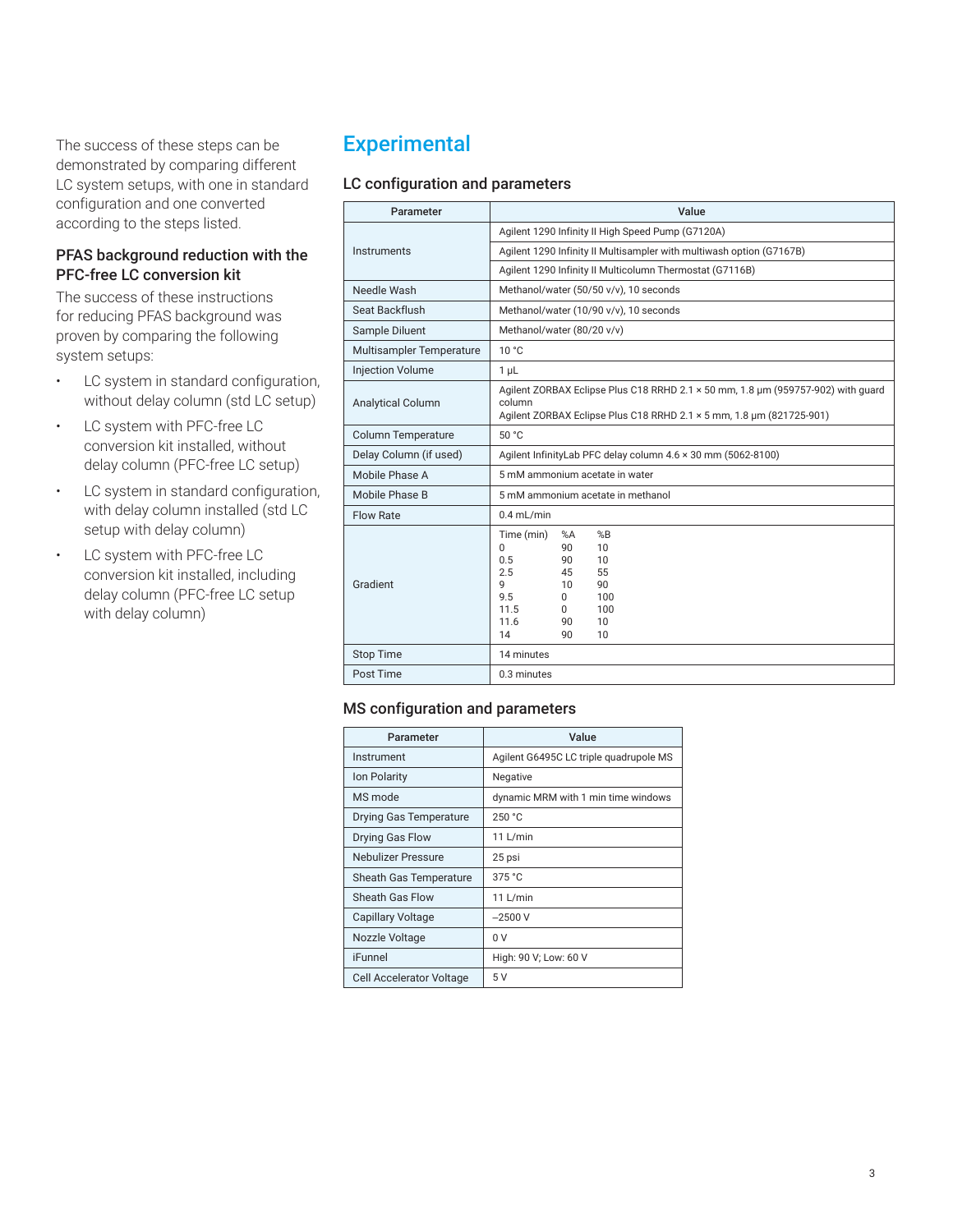Table 1. MRM transitions (qualifier transition settings in brackets).

## **Results**

The LC system in standard configuration caused very high background levels of some PFASs, making it impossible to run trace level PFAS analysis. Adding just a delay column to this system setup, delays main portion of the background, so it elutes after the dMRM time window, improving the system performance significantly. However, the delay column can only delay background originating from sources upstream of its installation position, including the solvent lines, and the mobile phases, for example. Any parts downstream of the delay column containing PFAS, will still cause background. This includes the wash solvent lines, the wash solvents, the sample solvents, and the vials and caps for example. When using the PFC-free LC conversion kit without the delay column, much less PFAS background was observed compared to the standard LC setup. This shows the benefit of using alternative materials, not made of fluorinated polymers, throughout the flow path. Nevertheless, the replacement of the critical materials does not solve the issue of background completely. Most solvents contain PFAS at least in trace levels, for example, so only using the full PFC-free LC conversion kit, including the delay column will eliminate the PFAS background completely.

| Compound                                                               | Precursor<br>(m/z)                     | Product<br>(m/z) | <b>Collision Energy</b><br>(V) |
|------------------------------------------------------------------------|----------------------------------------|------------------|--------------------------------|
| PFBA (Perfluorobutanoic acid)                                          | 213                                    | 169 (NA)         | 6(NA)                          |
| PFPeA (Perfluoropentanoic acid)                                        | 263                                    | 219 (NA)         | 6(NA)                          |
| PFHxA (Perfluorohexanoic acid)                                         | 313                                    | 269 (119)        | 6(22)                          |
| PFHpA (Perfluoroheptanoic acid)                                        | 363                                    | 319 (169)        | 6 (18)                         |
| PFOA (Perfluorooctanoic acid)                                          | 413                                    | 369 (169)        | 6 (18)                         |
| PFNA (Perfluorononanoic acid)                                          | 463                                    | 419 (219)        | 10 (18)                        |
| PFDA (Perfluorodecanoic acid)                                          | 513                                    | 469 (269)        | 6 (18)                         |
| PFUnDA (Perfluoroundecanoic acid)                                      | 563                                    | 519 (269)        | 12 (16)                        |
| PFDoDA (Perfluorododecanoic acid)                                      | 613                                    | 569 (319)        | 14 (22)                        |
| PFTrDA (Perfluorotridecanoic acid)                                     | 663                                    | 619 (169)        | 14 (34)                        |
| PFTeDA (Perfluorotetradecanoic acid)                                   | 712.9                                  | 669 (169)        | 10 (38)                        |
| PFHxDA (Perfluorohexadecanoic acid)                                    | 812.9                                  | 769 (369)        | 10 (26)                        |
| PFODA (Perfluorooctadecanoic acid)                                     | 912.9                                  | 868.9 (369)      | 10(30)                         |
| PFBS (Perfluorobutane sulfonic acid)                                   | 298.9                                  | 99 (80)          | 44 (36)                        |
| PFPeS (Perfluoropentane sulfonic acid)                                 | 348.9                                  | 80 (99)          | 40 (36)                        |
| PFHxS (Perfluorohexane sulfonic acid)                                  | 398.9                                  | 80 (99)          | 48 (44)                        |
| PFHpS (Perfluoroheptane sulfonic acid)                                 | 448.9                                  | 80 (99)          | 50 (46)                        |
| PFOS (perfluorooctanesulfonic acid)                                    | 498.9                                  | 80 (99)          | 56 (56)                        |
| PFNS (Perfluorononane sulfonic acid)                                   | 548.9                                  | 80 (99)          | 76 (48)                        |
| PFDS (Perfluorodecane sulfonic acid)                                   | 598.9                                  | 80 (99)          | 60(60)                         |
| 4:2 FTS (4:2 Fluorotelomer sulfonic acid)                              | 326.9                                  | 307 (81)         | 16 (28)                        |
| 6:2 FTS (6:2 Fluorotelomer sulfonic acid)                              | 426.9                                  | 407 (81)         | 28 (32)                        |
| 8:2 FTS (8:2 Fluorotelomer sulfonic acid)                              | 526.9                                  | 507 (80)         | 32 (52)                        |
| 8:2 FTUCA (8:2 Fluorotelomer unsaturated carboxylic acid)              | 457                                    | 393 (343)        | 28 (42)                        |
| 8:2 diPAP (8:2 Perfluoroalkyl phosphate diester)                       | 989                                    | 543 (97)         | 20 (36)                        |
| ADONA (Dodecafluoro-3H-4,8-dioxanoate)                                 | 377                                    | 251 (85)         | 12 (36)                        |
| FOSA (Perfluorooctane sulfonamide)                                     | 497.9                                  | 78 (169)         | 38 (20)                        |
| MeFOSAA (N-Methyl perfluorooctanesulfonamidoacetic acid)               | 570                                    | 419 (512)        | 20(20)                         |
| EtFOSAA (N-Ethyl perfluorooctanesulfonamidoacetic acid)                | 584                                    | 419 (526)        | 20 (20)                        |
| MeFOSA (N-Methyl perfluorooctane sulfonamide)                          | 512                                    | 169 (219)        | 32(28)                         |
| EtFOSA (N-Ethyl perfluorooctane sulfonamide)                           | 526                                    | 169 (219)        | 28 (28)                        |
| PFMPA (Perfluoro-3-methoxypropanoic acid)                              | 229                                    | 85 (NA)          | 10 (NA)                        |
| PFMBA (Perfluoro-4-methoxybutanoic acid)                               | 279                                    | 85 (NA)          | 10 (NA)                        |
| PFEESA (Perfluoro (2-ethoxyethane) sulfonic acid)                      | 314.9                                  | 134.9 (69)       | 20 (60)                        |
| NFDHA (Nonafluoro-3,6-dioxaheptanoic acid)                             | 295                                    | 201 (85)         | 8(28)                          |
| HFPO-DA (Hexafluoropropylene oxide dimer acid)                         | 285 [M-HCO <sub>2</sub> ] <sup>-</sup> | 185 (169)        | 16(4)                          |
| 9CI-PF3ONS (9-Chlorohexadecafluoro-3-oxanonane-1-sulfonic<br>acid)     | 530.9                                  | 350.9 (83)       | 28 (32)                        |
| 11Cl-PF3OUdS (11-Chloroeicosafluoro-3-oxaundecane-1-<br>sulfonic acid) | 630.9                                  | 450.9 (83)       | 32 (32)                        |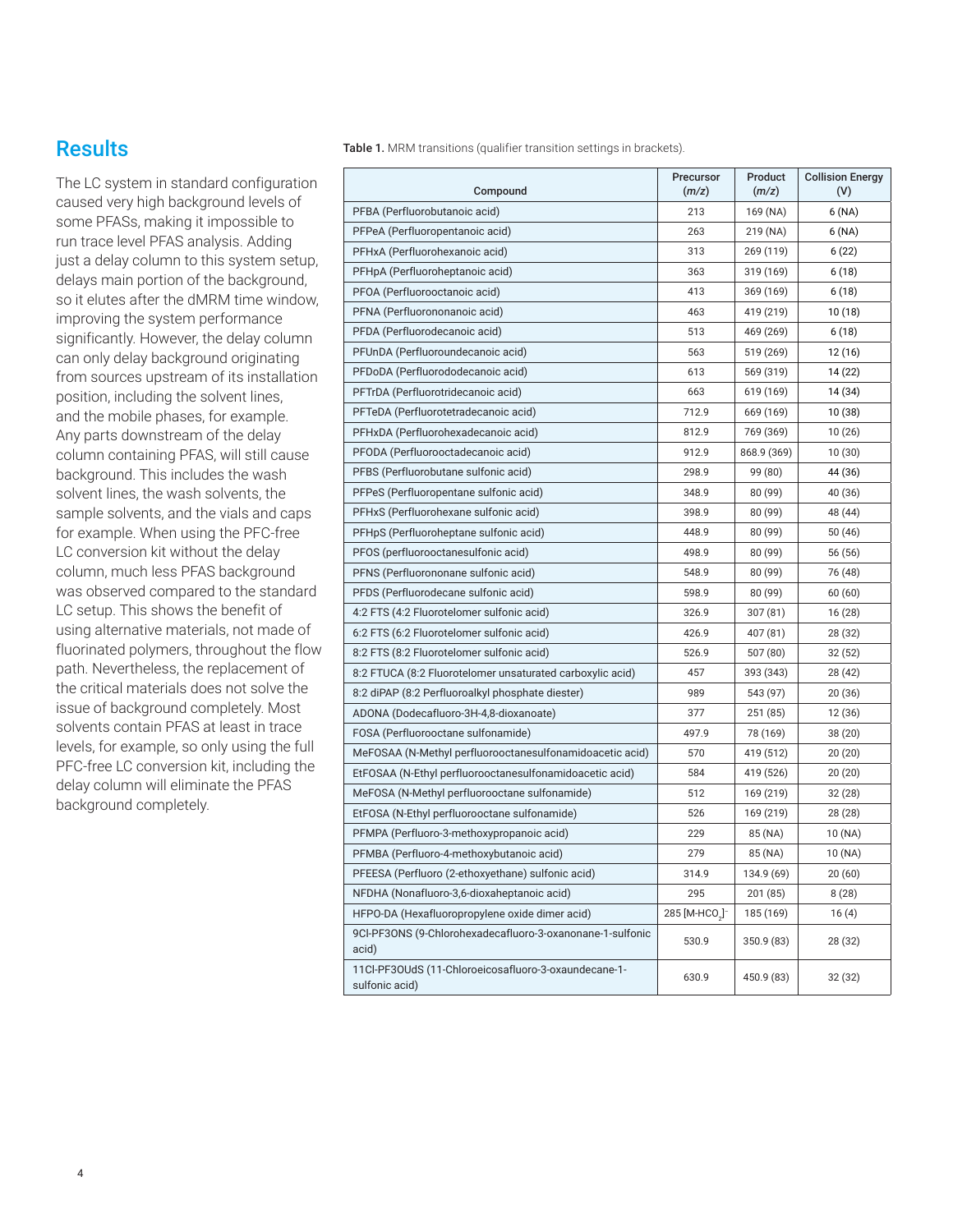The kit was tested with the full list of 38 analytes described in the experimental section. The 38 analytes cover several standard and regulatory methods including US EPA methods 533, 537.1, 8327 and ISO method 21675.<sup>2,3,4,5</sup> No background was detected during the tests for 36 out of the 38 analytes. Traces of PFBA (perfluorobutanoic acid) and 6:2 FTS (6:2 fluorotelomersulfonic acid) were found at levels that would equal 0.02 ng/L or below, when injecting 10 µL of extract from a water sample, concentrated 250-fold during SPE sample preparation. As examples, Figures 1 and 2 show chromatograms of PFHpA (perfluoroheptanoic acid) and PFNA (perfluorononanoic acid) from blank injections using the different LC system setups, along with an injection of 100 fg of the analytes on column for reference. Note that the use of a delay column after the mixing point causes a delay of the gradient and therefore a shift in retention times of the analyte peaks, when running the same gradient.



Figure 1. PFHpA blank and sample chromatograms from different LC system setups.



Figure 2. PFNA blank and sample chromatograms from different LC system setups.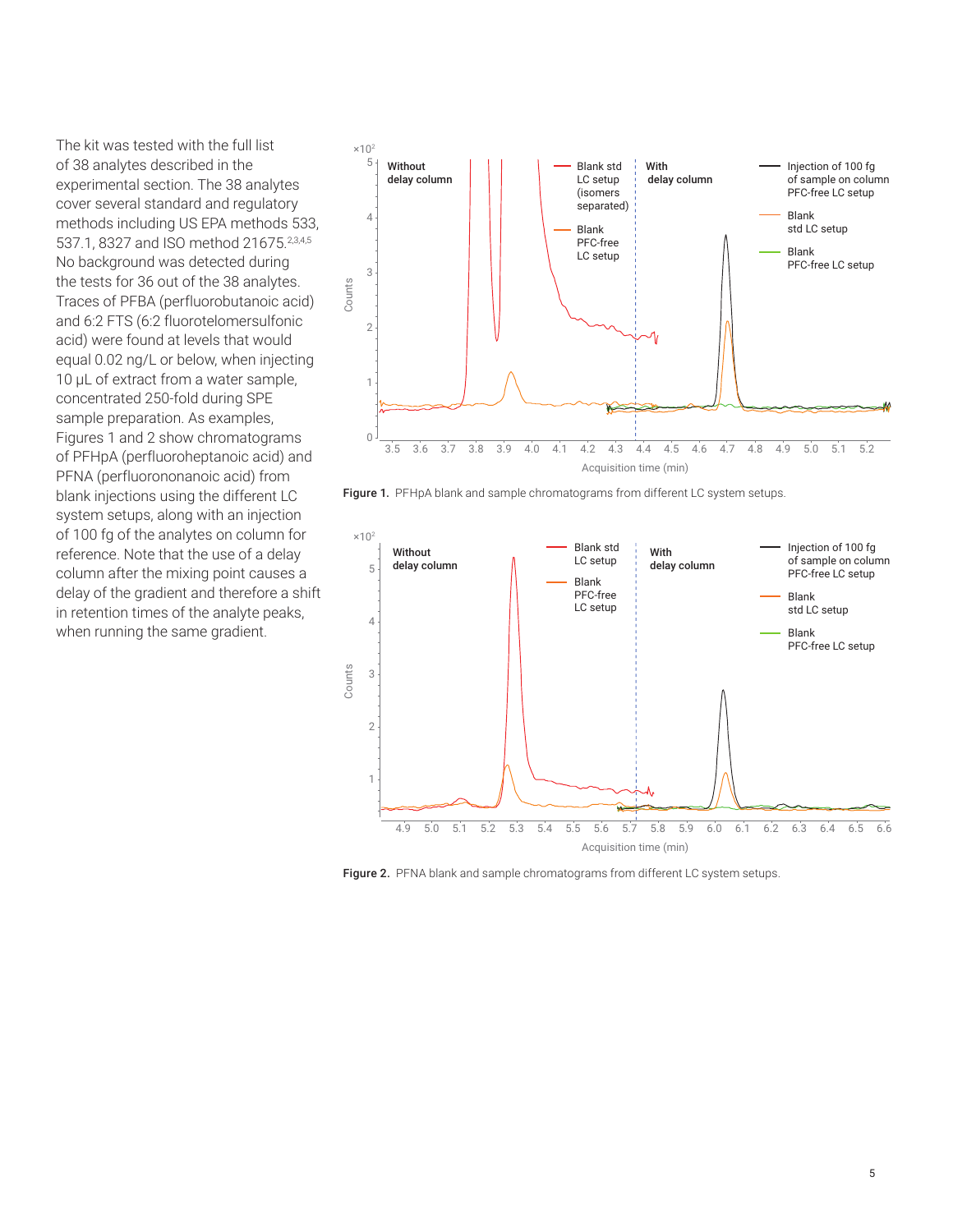The background levels can be calculated from calibration curves. Figures 3 and 4 show the calibration curves for PFHpA and PFNA from different LC system setups.

Table 2 shows a comparison of PFHpA and PFNA background levels calculated from the calibration curves (intercept divided by slope) recorded by running the LC in different configurations.

### Delay column

The US EPA and other authorities recommend the installation of a delay (or isolator) column before the injection valve, when running PFAS analysis. The purpose of this column is to delay trace level background PFAS analytes from the pump or the mobile phase, so that they do not interfere with the peak from the sample or standard injected.

The InfinityLab PFC delay column is designed to provide ideal performance for PFAS analysis. It can be used up to 1200 bar instrument operating pressure, so it can be used in ultrahigh performance liquid chromatography (UHPLC) methods with long sub‑2 µm columns. The delay column itself, however, does not add much to the system backpressure during operation, due to the column dimensions and the stationary phase used. Furthermore, the stationary phase offers excellent retention for PFAS background to achieve a baseline separation between the background peaks and the peaks from the samples or standards injected. At the same time, it does not retain the background analytes too much, so after a short time of running a high organic ratio of the mobile phase though it at the end of a gradient run, the delay column is flushed and ready for the next analysis run.



Figure 3. Calibration curves for PFHpA from different LC system setups (the standard LC setup is not shown in this case).



Table 2. PFHpA and PFNA background levels calculated from calibration curves.

| <b>LC Configuration</b>             | PFHpA Background (fg)      | PFNA Background (fg)       |
|-------------------------------------|----------------------------|----------------------------|
| Standard LC Setup                   | >3.000                     | >500                       |
| Standard LC Setup With Delay Column | 48                         | 48                         |
| PFC-free LC Setup                   | 20                         | 37                         |
| PFC-free LC Setup With Delay Column | <2 (below detection limit) | <7 (below detection limit) |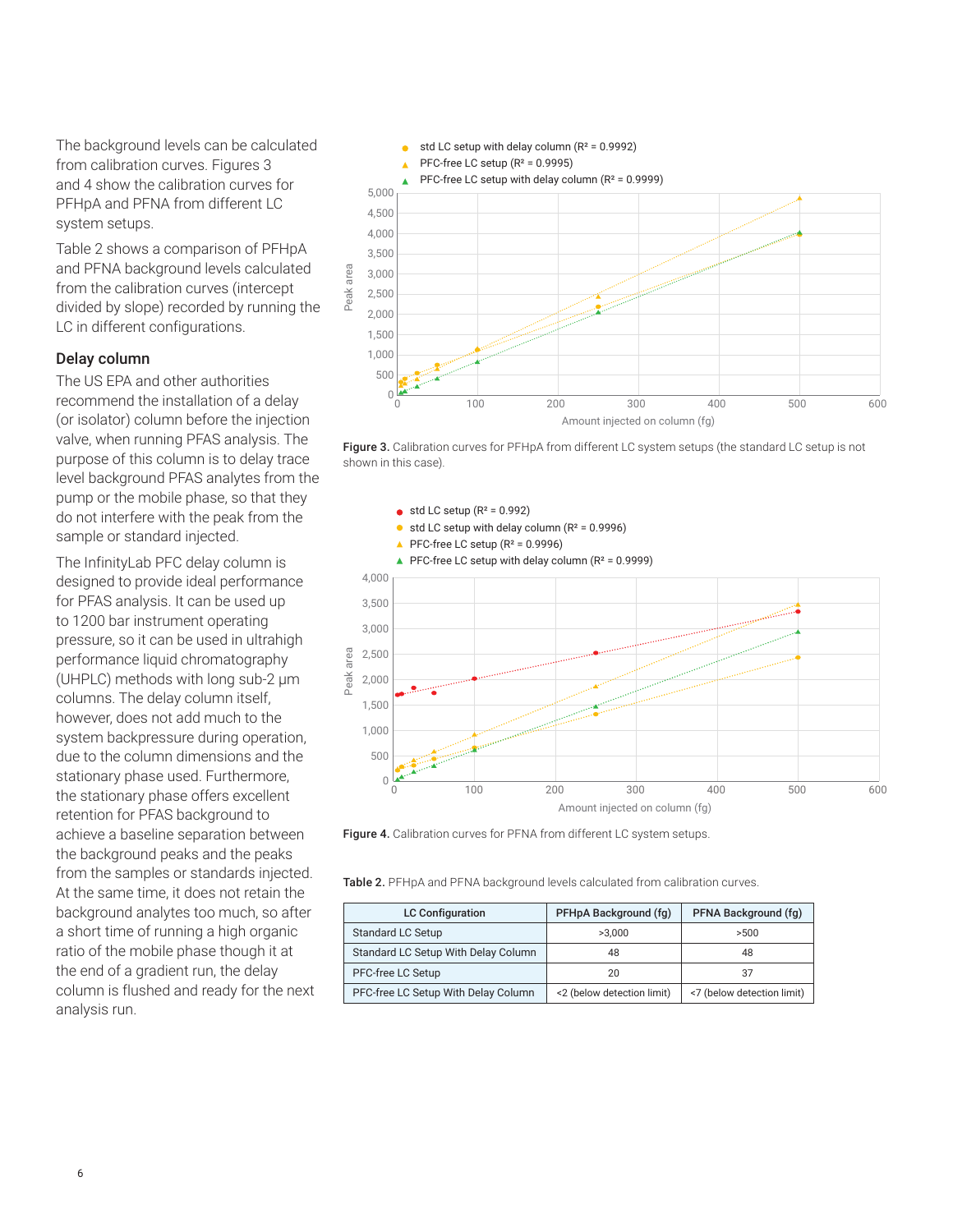### Proven delay capability

To prove the suitability of the delay column, the method mentioned previously was run with PFAS analytes spiked to the aqueous mobile phase at a concentration of 10 ng/L. The chromatogram in Figure 5 shows a very good baseline separation of the analyte peak of 1 pg injected on column, even in the case of the most critical analyte in respect of the retention time difference (perfluoropentanoic acid, PFPeA) used during this test. Table 3 contains a list with a set of common PFAS analytes covering a good range of molecule chain lengths, proving the suitability of the delay column for PFAS analysis. ΔRT refers to the retention time difference between the background peak and the sample peak (ΔRT = retention time peak apex background peak – retention time peak apex sample peak).

Table 3. Common PFAS background delay when using the PFC delay column.

| Analyte                              | $\Delta$ RT (min) |
|--------------------------------------|-------------------|
| PFBA (Perfluorobutanoic acid)        | 1.5               |
| PFPeA (Perfluoropentanoic acid)      | 1.2               |
| PFHxA (Perfluorohexanoic acid)       | 1.6               |
| PFHpA (Perfluoroheptanoic acid)      | 2.0               |
| PFOA (Perfluorooctanoic acid)        | 2.1               |
| PFNA (Perfluorononanoic acid)        | 2.1               |
| PFDA (Perfluorodecanoic acid)        | 2.1               |
| PFUnA (Perfluoroundecanoic acid)     | 2.0               |
| PFDoA (Perfluorododecanoic acid)     | 1.9               |
| PFTrA (Perfluorotridecanoic acid)    | 2.2               |
| PFTeA (Perfluorotetradecanoic acid)  | 1.7               |
| PFBS (Perfluorobutanesulfonic acid)  | 1.2               |
| PFHxS (Perfluorohexanesulfonic acid) | 2.0               |
| PFOS (Perfluorooctanesulfonic acid)  | 2.1               |

The InfinityLab PFC delay column is designed to be used as a delay column and should not be used as a separation column.

The InfinityLab PFC delay column is a high-quality product, offering a long lifetime. Upon extended use, it will still need to be replaced. It is recommended



Figure 5. Chromatogram showing the peak from a 1 pg PFPeA injection with very good baseline separation from the background peak of a spiked mobile phase.

to replace the delay column, when the background peak comes closer to the injection peak and appears in the retention time window of the respective analyte, so it could impact the result of the analysis. The column should be replaced after six months at the latest.

### Conclusion

With the PFC-free HPLC conversion kit, a complete, ready-to-use solution for trace-and ultratrace-level PFAS analysis was created. It consists of PFC-free parts to replace PFC materials present in the original HPLC system setup and includes a newly developed InfinityLab PFC delay column, for maximum possible PFAS system background reduction.

# Converting other Agilent LC modules

The PFC-free conversion kit contains several universal conversion parts, which can be used with other HPLC instruments. The use of the PFC-free bottle head assemblies in combination of the delay column will help to reduce the PFAS system background contaminations of any system

significantly. However, due to technical construction reasons, not all potential PFAS background would be removed this way, and other disadvantages over the use of the recommended LC modules would be present. The PFAS background reduction capability of the conversion kit was tested with the recommended modules only. Some pumps use black PTFE wash seals by default, including the recommended Agilent 1290 Infinity II High Speed Pump (G7120A; SN DEBAY00455 and higher or SN DEBA200500 and higher; lower SNs had yellow PE (polyethylene) wash seals by default). During testing within the development of the conversion kit, the PTFE wash seals did not cause any issues with PFAS background. In case of concerns, these can be replaced with yellow PE wash seals (0905-1718), as an option. Table 4 lists options for the conversion of Agilent LC modules other than the recommended 1290 Infinity II Multisampler with multiwash option (G7167B) and the 1290 Infinity II High Sped Pump (G7120A).

The use of quaternary low-pressure mixing pumps should not be considered for PFAS analyses.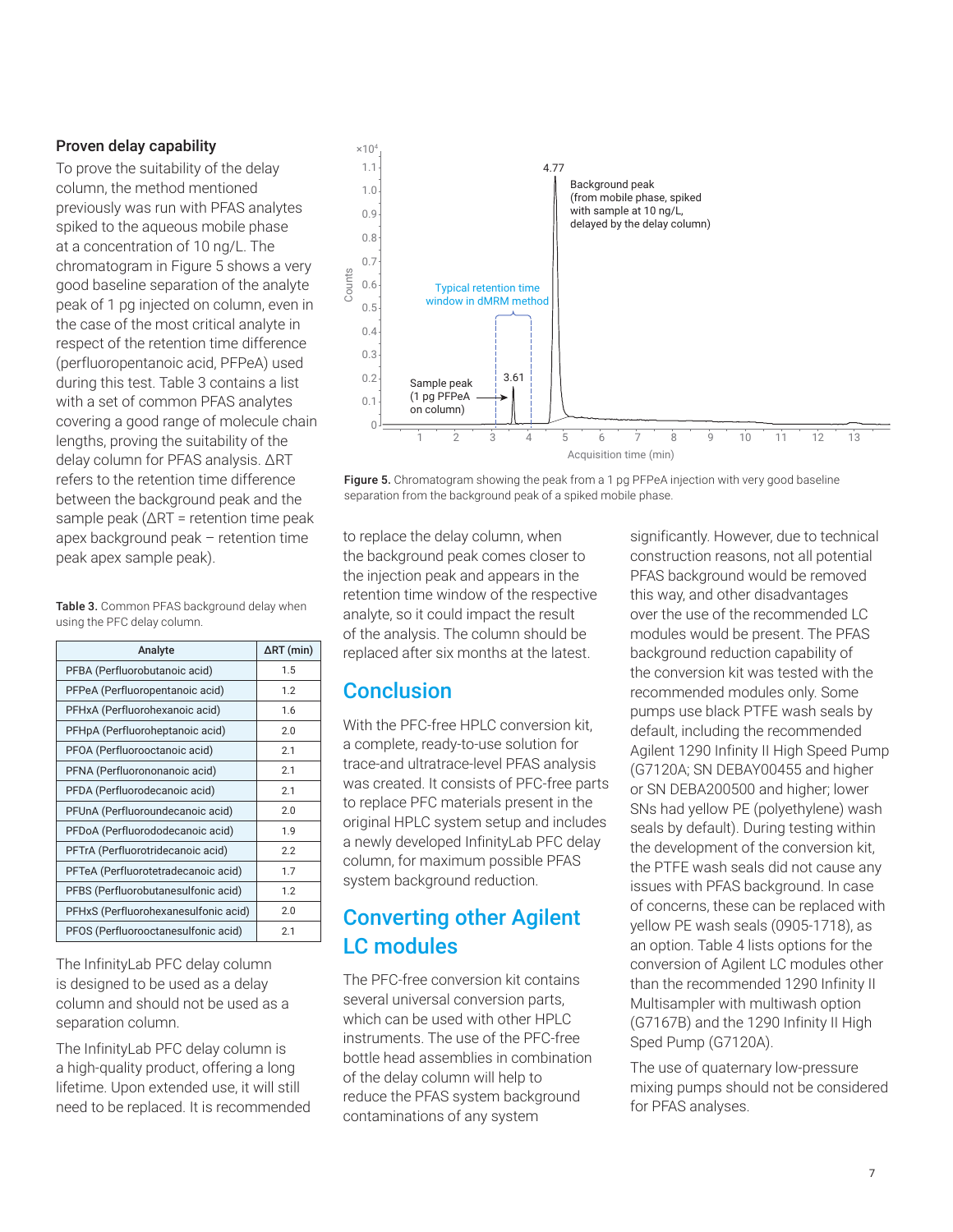#### Table 4. Recommendations and trade-offs when using alternative LC modules.

| Module                                                                                                                     | <b>Recommendations</b>                                                                                                                                                                                                                                                                                                     | <b>Trade-offs</b>                                                                                                                |  |
|----------------------------------------------------------------------------------------------------------------------------|----------------------------------------------------------------------------------------------------------------------------------------------------------------------------------------------------------------------------------------------------------------------------------------------------------------------------|----------------------------------------------------------------------------------------------------------------------------------|--|
| Agilent 1290 Infinity High Speed Pump                                                                                      | Convert the module as described for the 1290 Infinity II High Speed Pump in<br>"PFC-Free HPLC conversion kit - Installation and Use Instruction"                                                                                                                                                                           | None                                                                                                                             |  |
| (G4220A)                                                                                                                   | Optional (SN DEBB06078 and higher or SN DEBAA06133 and higher):<br>Exchange black PTFE wash seals with yellow PE wash seals (0905-1718).                                                                                                                                                                                   |                                                                                                                                  |  |
|                                                                                                                            | Use a PEEK adapter 1/4-28 to 10-32 (0100-2298) to connect solvent lines to<br>active inlet valves.                                                                                                                                                                                                                         |                                                                                                                                  |  |
|                                                                                                                            | Remove the PTFE filter from the manual purge valve.                                                                                                                                                                                                                                                                        |                                                                                                                                  |  |
| Agilent 1260 Infinity II/Infinity Binary Pumps                                                                             | Install a InfinityLab Quick Change inline filter (5067-1602) to the purge<br>valve outlet.                                                                                                                                                                                                                                 | Increased gradient delay volume, causing<br>increased retention times.<br>Limited pressure range.                                |  |
| (G7112B/G1312B) and older Binary Pumps                                                                                     | Install a delay column between the inline filter and the injection valve.                                                                                                                                                                                                                                                  |                                                                                                                                  |  |
|                                                                                                                            | If present, exchange the black PTFE pump seals with yellow PE pump seals<br>$(0905 - 1420)$ .                                                                                                                                                                                                                              |                                                                                                                                  |  |
|                                                                                                                            | Optional: If present, exchange the black PTFE wash seals with yellow PE wash<br>seals (0905-1718).                                                                                                                                                                                                                         |                                                                                                                                  |  |
| Agilent 1290 or 1260 Infinity II Multisampler<br>without Multiwash Option or with Dual-Needle<br>Option (G7167B or G7167A) | Replace the FEP wash solvent line from the peristaltic pump to the wash port<br>with longer PEEK tubing from the multiwash tubing kit (remove the bigger nut<br>and stick the end of the PEEK tubing directly into the peristaltic pump tubing;<br>secure with a compression spring (1460-2763), if available).            | Potentially higher carryover.                                                                                                    |  |
|                                                                                                                            | Replace the FEP wash solvent line connected to the peristaltic pump inlet with<br>shorter PEEK tubing from the multiwash tubing kit (remove the steel screw and<br>ferrule and stick the end of the PEEK tubing directly into the peristaltic pump<br>tubing; secure with a compression spring (1460-2763), if available). | Limited pressure range (1260 Infinity II<br>Multisamplers).                                                                      |  |
|                                                                                                                            | Use a PP Union (5022-2155) to connect the bottle head assembly.                                                                                                                                                                                                                                                            |                                                                                                                                  |  |
| Agilent 1260 Infinity II Multisampler with<br><b>Multiwash Option</b>                                                      | Convert the module as described for the 1290 Infinity II Multisampler with<br>multiwash option in "PFC-Free HPLC conversion kit - Installation and Use<br>Instruction".                                                                                                                                                    | Limited pressure range.                                                                                                          |  |
|                                                                                                                            | Replace the FEP wash solvent line connected to the peristaltic pump inlet with<br>shorter PEEK tubing from the multiwash tubing kit (remove the steel screw and<br>ferrule and stick the end of the PEEK tubing directly into the peristaltic pump<br>tubing; secure with a compression spring (1460-2763), if available). | Some background from the nonreplaceable<br>FEP solvent line may occur.                                                           |  |
| Agilent 1290/1260 Infinity II Vial Samplers<br>(G7129B/A)                                                                  | Use a PP Union (5022-2155) to connect the bottle head assembly.                                                                                                                                                                                                                                                            | Lower needle wash efficiency, and therefore<br>potentially higher carryover, when using wash<br>vials as alternative.            |  |
|                                                                                                                            | The other FEP solvent line from the peristaltic pump to the needle wash well<br>cannot be replaced with PEEK (too stiff).                                                                                                                                                                                                  |                                                                                                                                  |  |
|                                                                                                                            | Alternative: use wash vials to wash the needle.                                                                                                                                                                                                                                                                            |                                                                                                                                  |  |
| 1290 Infinity Autosampler (G4226A)                                                                                         | Replace the FEP wash solvent line connected to the peristaltic pump inlet with<br>shorter PEEK tubing from the multiwash tubing kit (remove the steel screw and<br>ferrule and stick the end of the PEEK tubing directly into the peristaltic pump<br>tubing; secure with a compression spring (1460-2763), if available). | The FEP solvent line from the peristaltic pump<br>to the wash port cannot be replaced easily;<br>some PFAS background may occur. |  |
|                                                                                                                            | Use a PP Union (5022-2155) to connect the bottle head assembly.                                                                                                                                                                                                                                                            | Lower needle wash efficiency, and therefore<br>potentially higher carryover, when using wash<br>vials as alternative.            |  |
|                                                                                                                            | Alternative: use wash vials to wash the needle.                                                                                                                                                                                                                                                                            |                                                                                                                                  |  |
| <b>Older Autosamplers</b><br>(G1367E etc.)                                                                                 | <b>DO NOT USE TEFZEL ROTOR SEALS</b><br>For wash solvent line replacement, see 1290 Infinity Autosampler (G4226A).                                                                                                                                                                                                         | The FEP solvent line from the peristaltic pump<br>to the wash port cannot be replaced easily;<br>some PFAS background may occur. |  |
|                                                                                                                            | Alternative: use wash vials to wash the needle.                                                                                                                                                                                                                                                                            | Lower needle wash efficiency, and therefore<br>potentially higher carryover, when using wash<br>vials as alternative.            |  |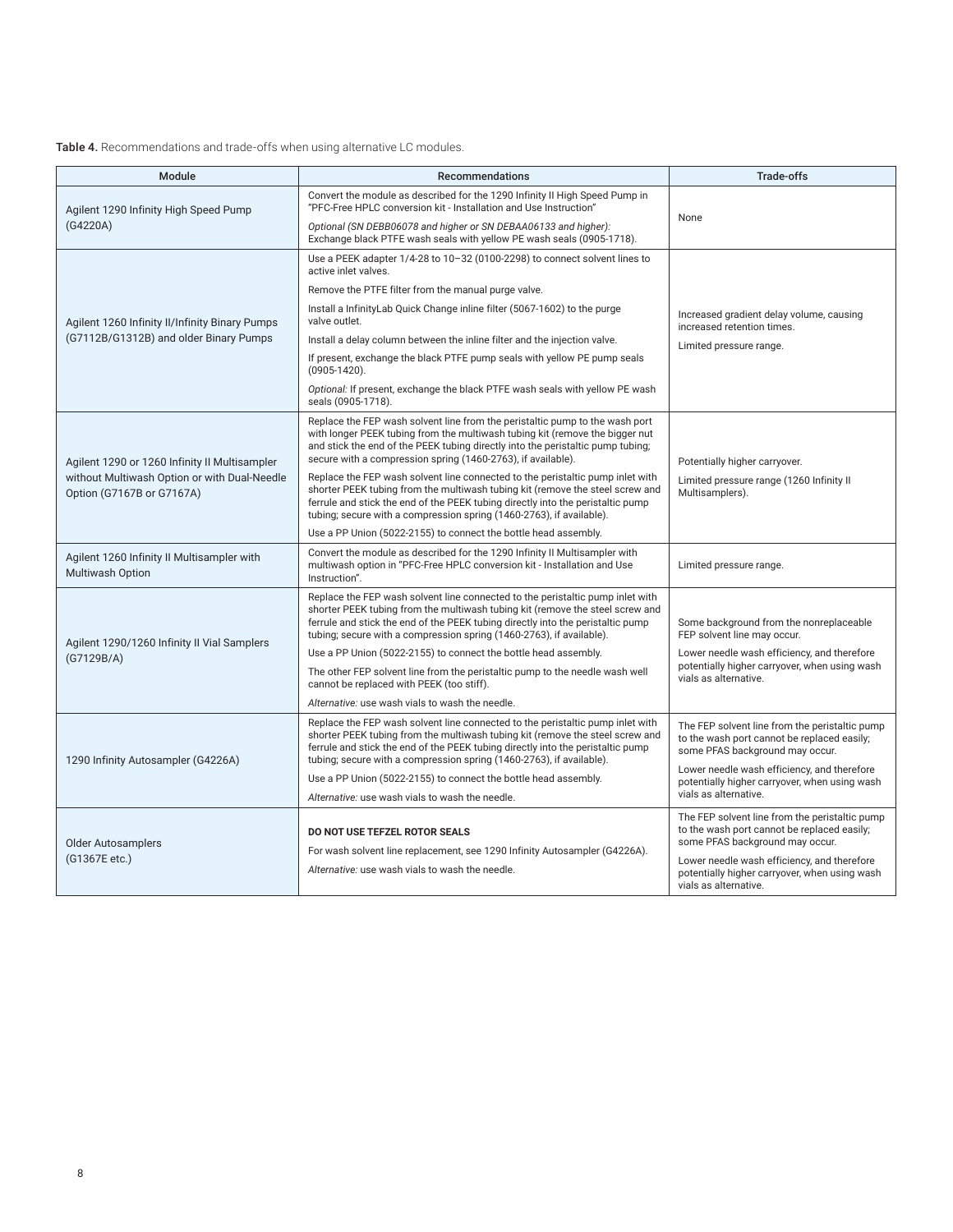# Ordering details

### Kit and subassemblies

| <b>Part Number</b>            | <b>Description</b>                                                         |  |
|-------------------------------|----------------------------------------------------------------------------|--|
| 5004-0006                     | PFC-free LC conversion kit                                                 |  |
| 5004-0005                     | PFC-free Sealwash Bottlehead Assembly, with silicone tubing                |  |
| 5004-0004                     | PFC-free Bottlehead Assembly, with polypropylene tubing                    |  |
| 5004-0003                     | PFC-free multiwash tubing kit; tubing material: PEEK                       |  |
| <b>Additional spare parts</b> |                                                                            |  |
| 5062-8100                     | InfinityLab PFC delay column, 4.6 x 30 mm                                  |  |
| 5067-1602                     | InfinityLab Quick Change inline filter assembly                            |  |
| 5067-1613                     | InfinityLab Quick Change filter disc, 4.6 mm id, 0.5 µm pore size, 5/pk    |  |
| 01018-60025                   | Stainless steel filter, solvent inlet, 12-14 um                            |  |
| 5067-6167                     | Infinity Lab Quick Connect assembly, stainless steel, 0.17 mm × 150 mm     |  |
| 5500-1231                     | InfinityLab Quick Connect capillary, stainless steel 0.17 mm × 500 mm      |  |
| 5067-5965                     | InfinityLab Quick Connect LC fitting                                       |  |
| 5043-1190                     | InfinityLab venting valve with time strip                                  |  |
| 9301-6530                     | Sticker for solvent bottles (100/pk)                                       |  |
| 9301-6529                     | Identification silicone ring (8/pk with four different colors)             |  |
| 5043-1816                     | Solvent line label clip set                                                |  |
| 5191-8150                     | 2 mL screw style clear polypropylene vial (100/pk)                         |  |
| 5191-8151                     | Polypropylene cap with thin membrane polypropylene/silicone septa (100/pk) |  |